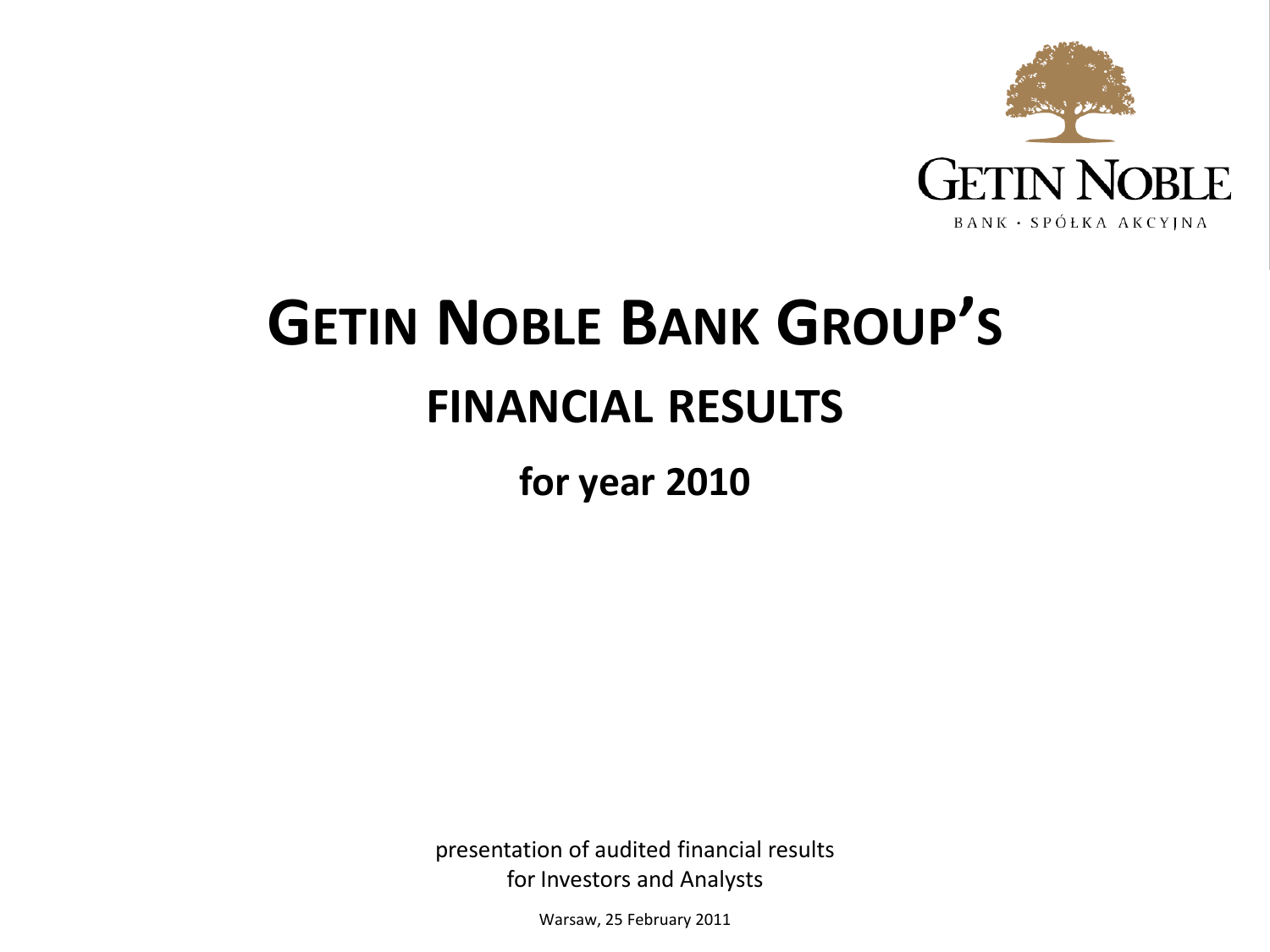# KEY FINANCIAL RATIOS **GETIN NOBLE BANK**



| 31.12.2010 / 31.12.2009 |          |                                                                  |
|-------------------------|----------|------------------------------------------------------------------|
| 33,5 PLN bn             | $+30,9%$ | Loans balance                                                    |
| 37,0 PLN bn             | $+31,2%$ | Deposits balance                                                 |
| 3,3 PLN bn              | $+13,8%$ | Equity<br>(attributable to equity holders of the parent company) |
| 42,8 PLN bn             | $+29,3%$ | Balance sheet total                                              |

|  | 2010 / 2009 |
|--|-------------|
|--|-------------|

| <b>ZUIU / ZUUY</b> |              |                                                                      |
|--------------------|--------------|----------------------------------------------------------------------|
| 1052,5 PLN m       | $+34,2%$     | Net interest income                                                  |
| 961,5 PLN m        | $+34,6%$     | Net fee and commission income                                        |
| 732,7 PLN m        | $+17,0%$     | Overhead costs                                                       |
| 1057,3 PLN m       | $+32,9%$     | Result on provision for NIL and other accounts receivable            |
| 467,7 PLN m        | $+50,4%$     | Operating profit                                                     |
| 450,1 PLN m        | $+45,7%$     | Net profit<br>(attributable to equity holders of the parent company) |
| 32,5%              | $-3,6 p.p.$  | C/1                                                                  |
| 9,87%              | $-1,25$ p.p. | CAR                                                                  |
| 15,8%              | $+2,8$ p.p.  | <b>ROE</b>                                                           |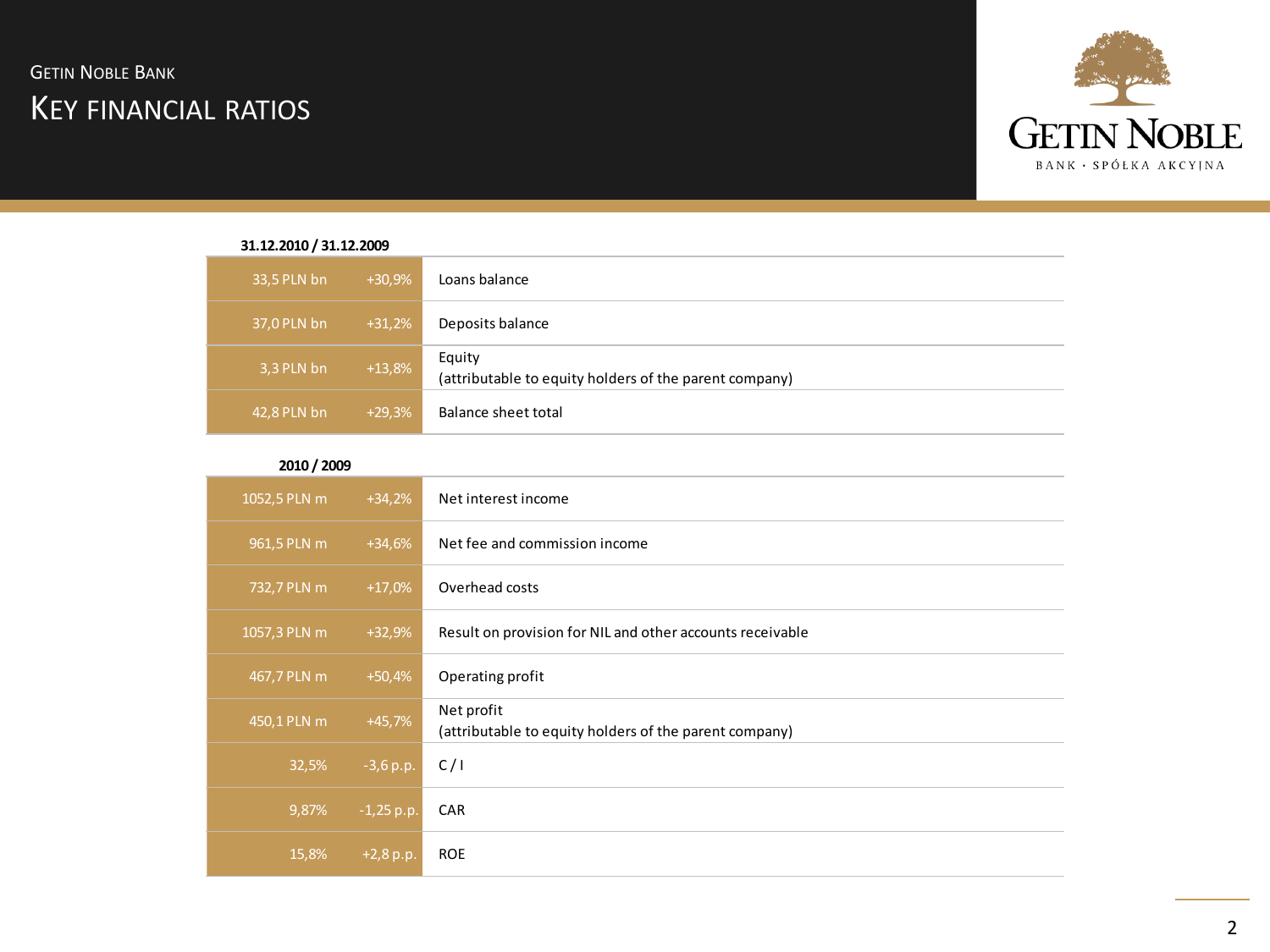# MORTGAGE LOANS **GETIN NOBLE BANK**





- High growth dynamics throughout 2010 maintaining the second position in the market
- Sale largely of PLN loans and a as result the share of foreign currency loans in the portfolio dropped to 46.1%
- About 35% of sales were loans granted in the program "Family on their own"
- Adjustment of operations of the Bank to the requirements of Recommendation T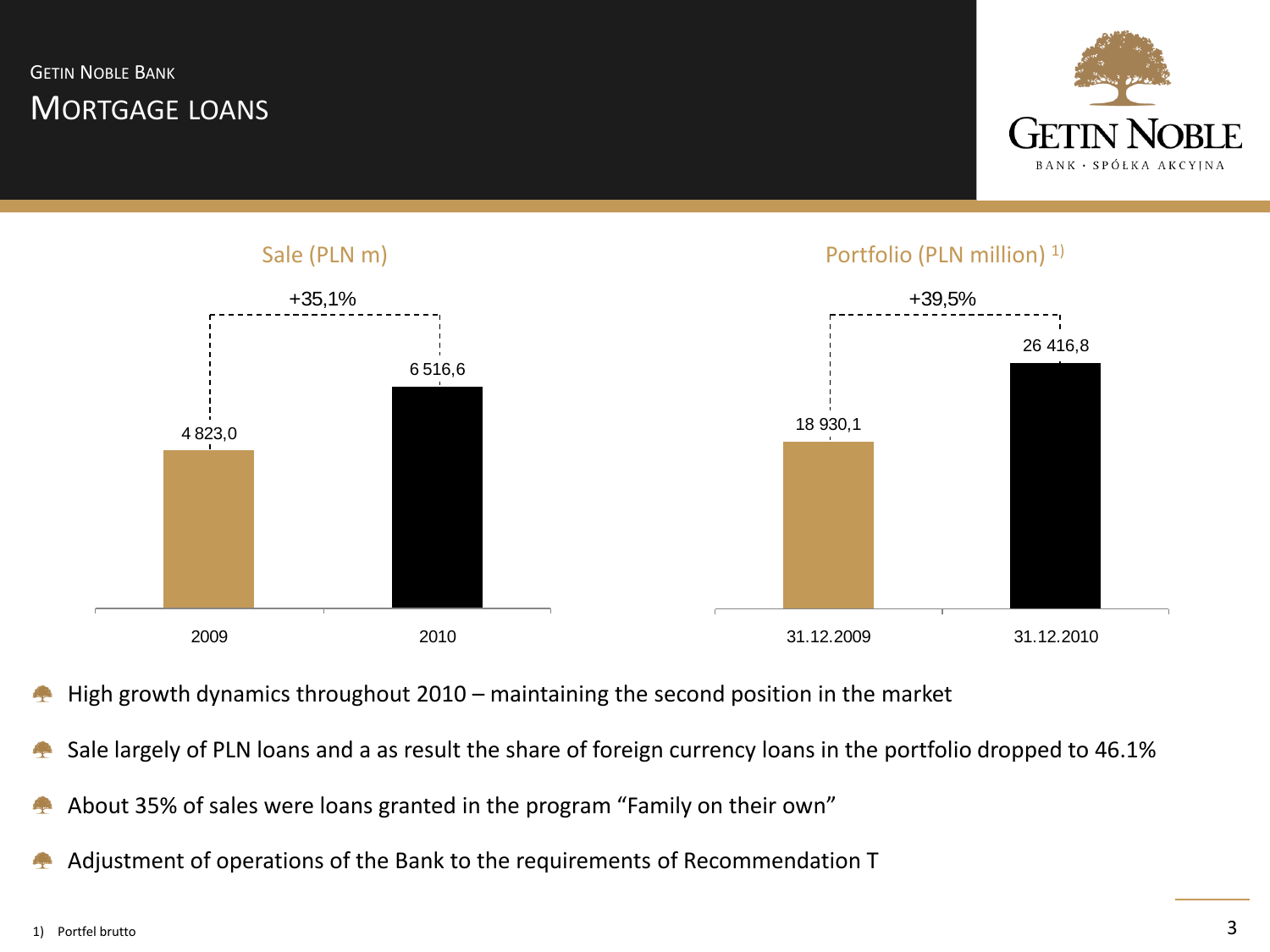CAR LOANS **GETIN NOBLE BANK** 





Until the end of November, the sale of new cars grew by 2.0% y/y while imports of second-hand cars by 2.9% y/y

- Every fifth loan was granted to finance the purchase of new cars (a year earlier it was every 10th loan); in money terms they accounted for 30.5% of overall sales which was a growth by 8.5 pp in relation to the previous year
- Loans with client's own contribution in excess of 20% accounted for 36.5% of overall sales (+9.7 pp y/y)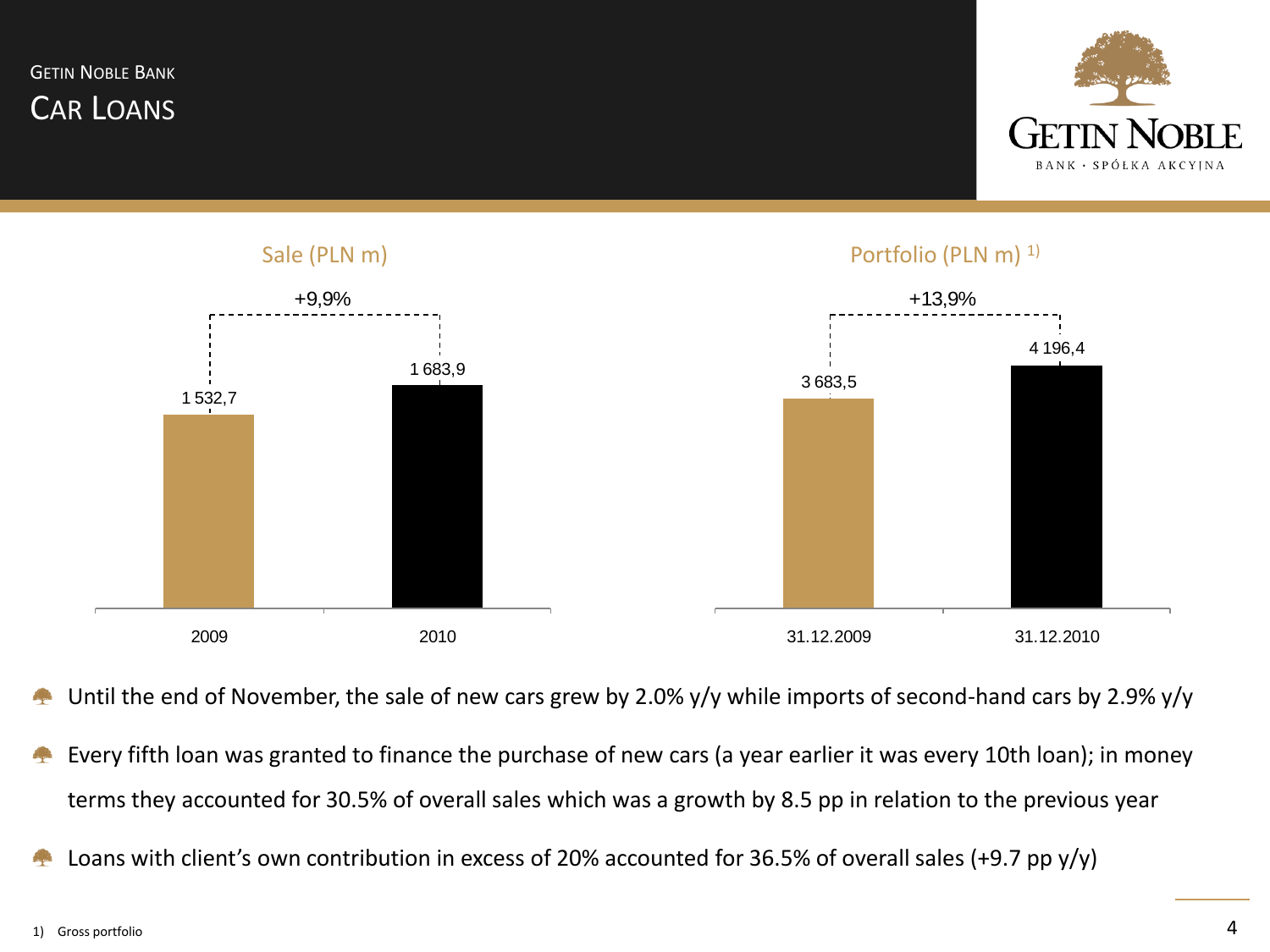**GETIN NOBLE BANK** 

RETAIL LOANS





- Conscious reduction of sales due to stricter policy concerning cash loans
- Another quarter when there was a visible decreased demand for consumer loans 2) **Alpha** and the balance thereof grew only by 1.8% <sup>3)</sup>  $y/y$  at the end of December
- Systematic implementation of the provisions of Recommendation T
- 1) Gross portfolio

2) According to NBP, publication: "Loan market situation", results of a questionnaire among chairpersons of credit committees

3) According to NBP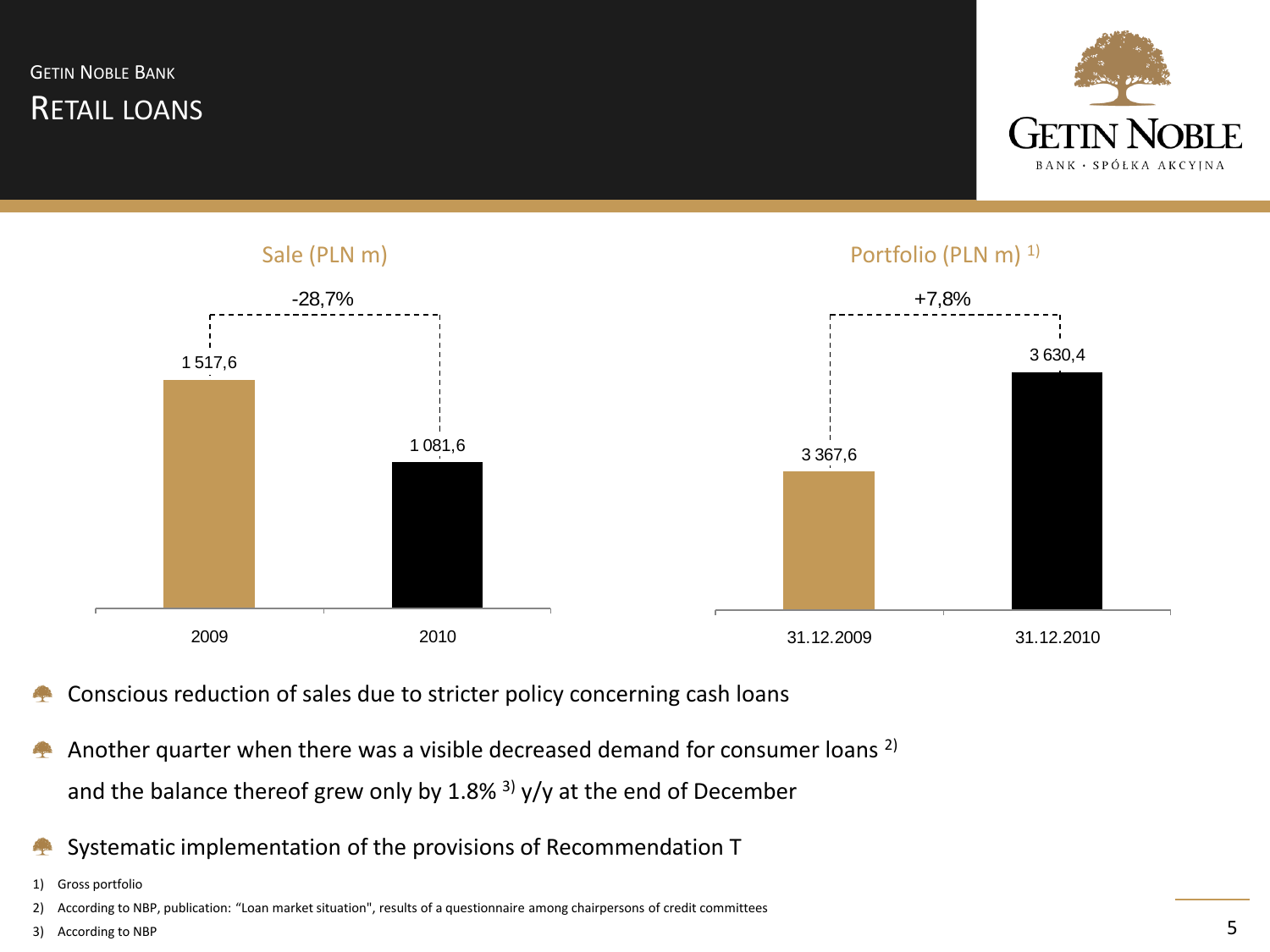SME LOANS **GETIN NOBLE BANK** 



#### Sale of loans (PLN m)



Leasing (PLN m)



#### Portfolio (PLN million)<sup>1)</sup>



- In December a new product was launched "Purchase of receivables for companies collaborating with JST/JSP"
- **September** Preferential terms with respect to working capital and investment loans co-financed by the European Investment Bank (EIB)
- More than double sale of leasing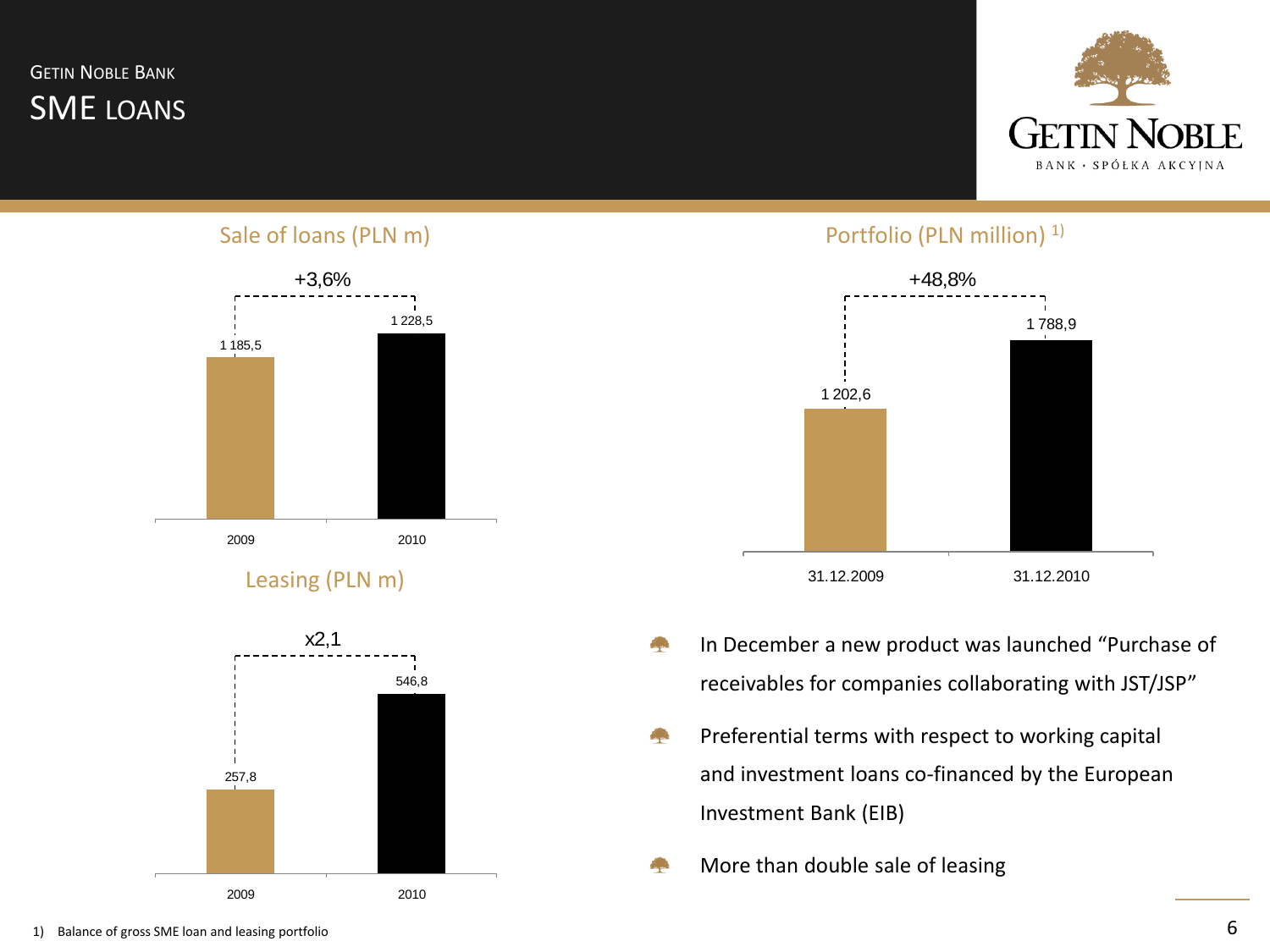#### **GETIN NOBLE BANK**

# LOANS: BALANCE AND MARKET SHARE





- Growth of the exposure was much higher than market growth (over 3.5 times) and at the end of 2010 it was 8.8% **A**
- The largest growth was in SME and mortgage loans 4<sup>2</sup>

2) As published by NBP

<sup>1)</sup> Market shares calculated on the basis of NBP data (market = banks operating in Poland + Polish branches of credit institutions and branches of foreign banks + SKOKs)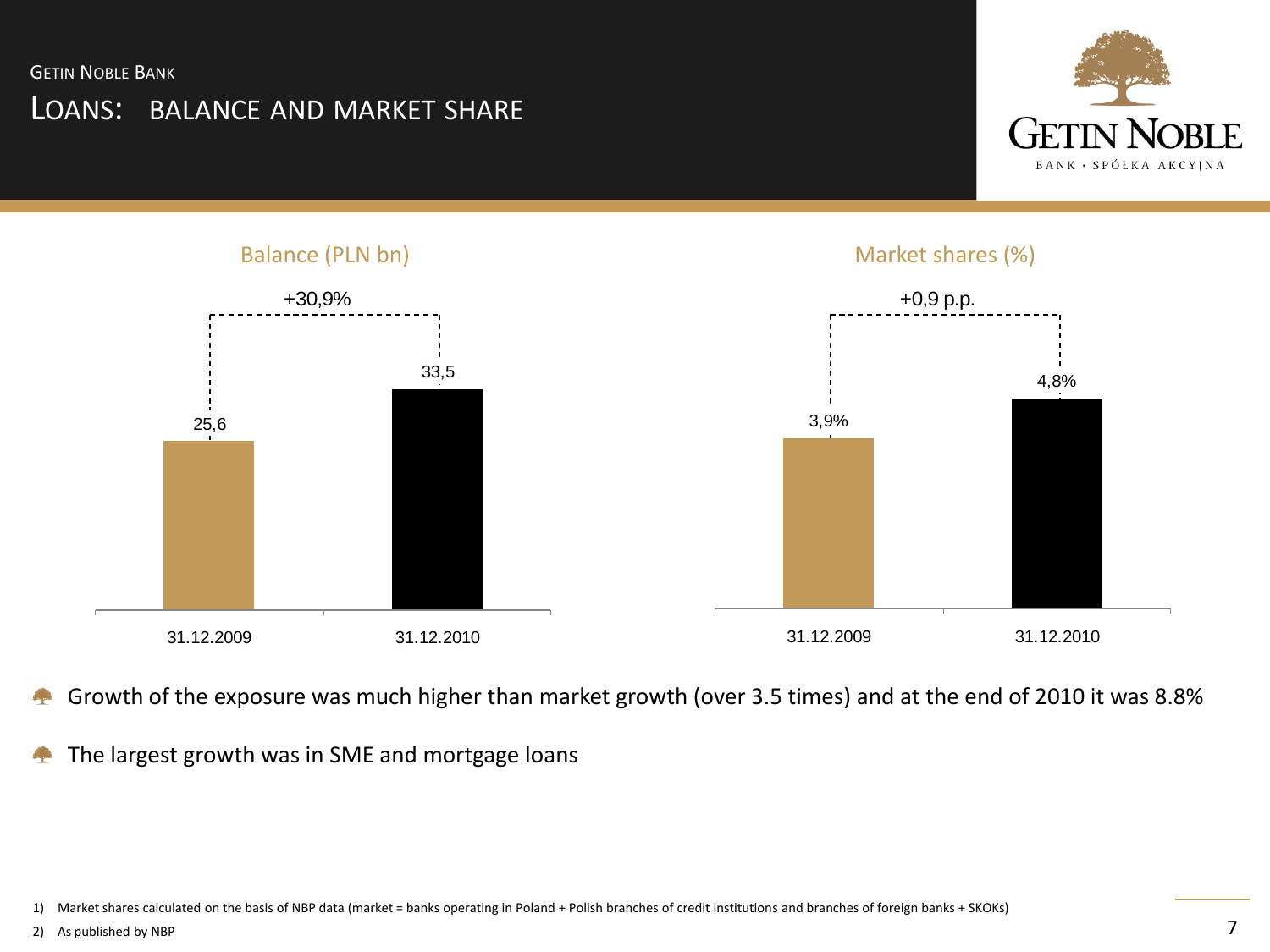

### Share of foreign currency loans in total portfolio (%)



- Decrease of the share of foreign currency loans in total portfolio by 20.4 pp over two years 42
- Further concentration of sales in PLN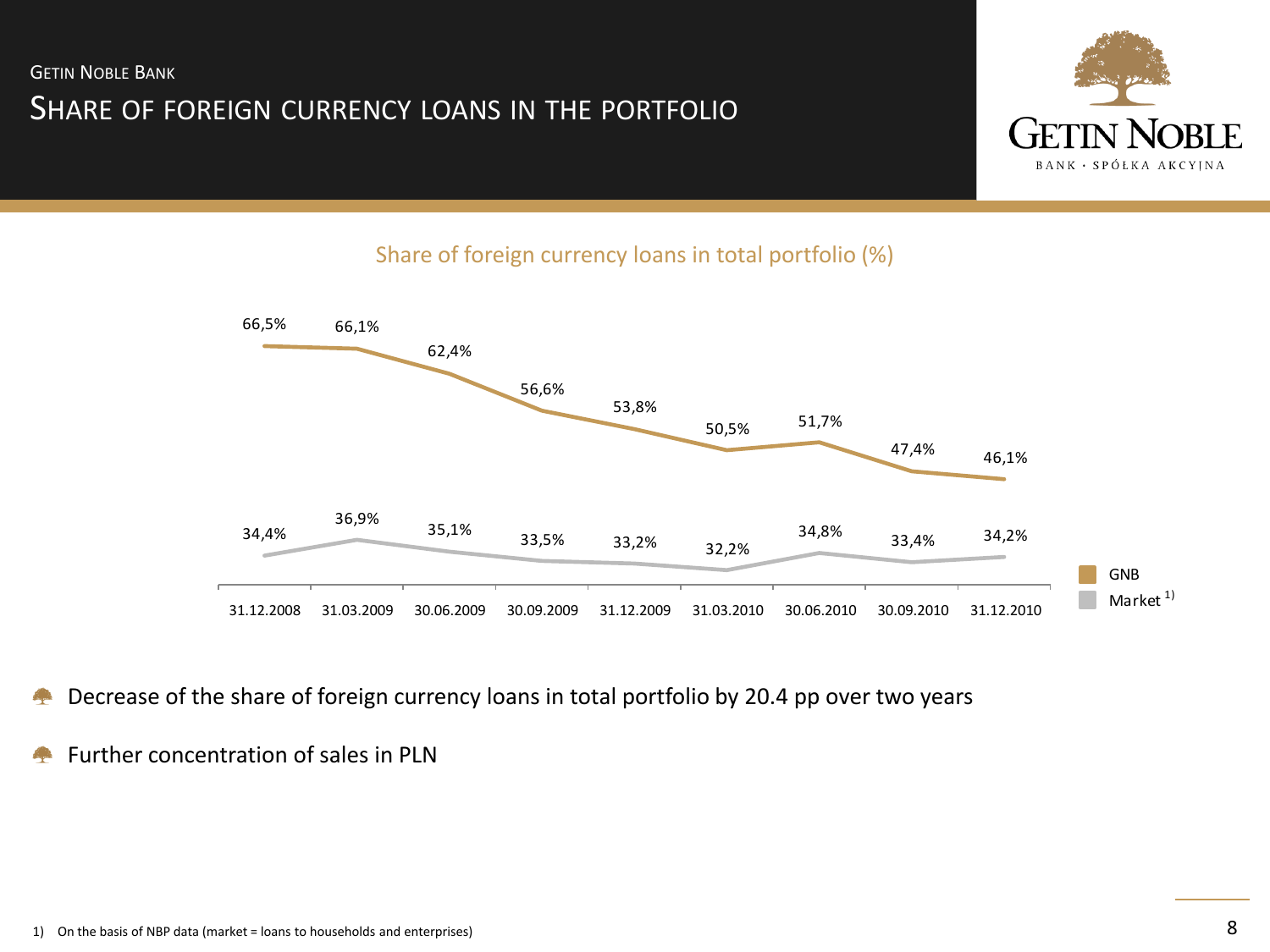#### **GETIN NOBLE BANK**

# DEPOSITS: BALANCE AND MARKET SHARE





At the end of the year, 85% of deposits were acquired from retail clients (growth by 33.9% Ytd), 11% from SMEs A<sub>r</sub>e (growth by 29.0% Ytd) and the remaining 4% was acquired from local government units (growth by 47.2% Ytd)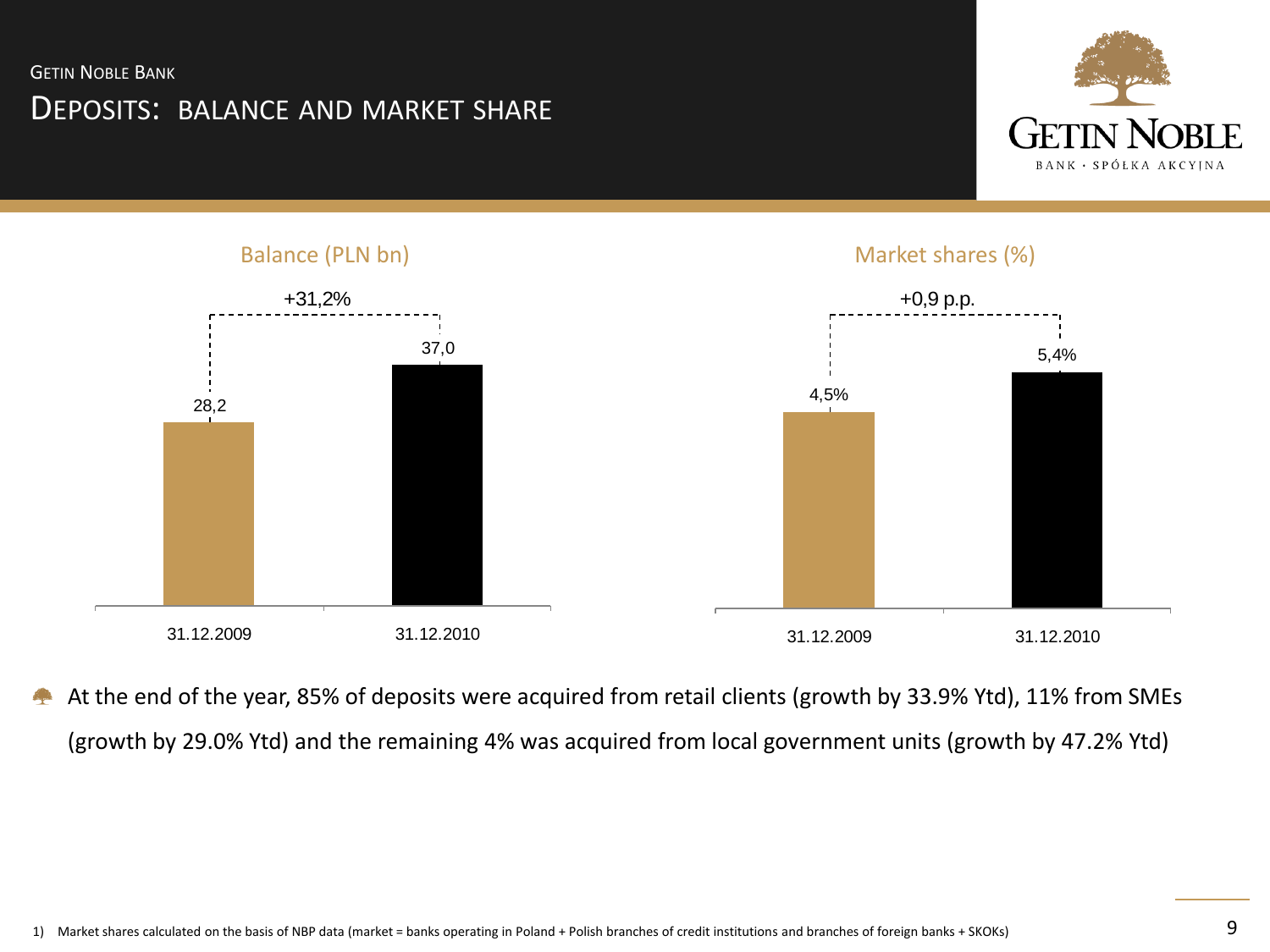DEPOSITS: TERM STRUCTURE **GETIN NOBLE BANK** 



#### Term structure of deposits as at 31.12.2010 1)



- 60.3% of the deposit base with original maturity of 6 months and more which was a growth in the funding structure from 51.5% at the end of 2009
- the loan to deposit ratio was around 90% throughout 2010 (90,5% as at 31.12.2010) **Sept.**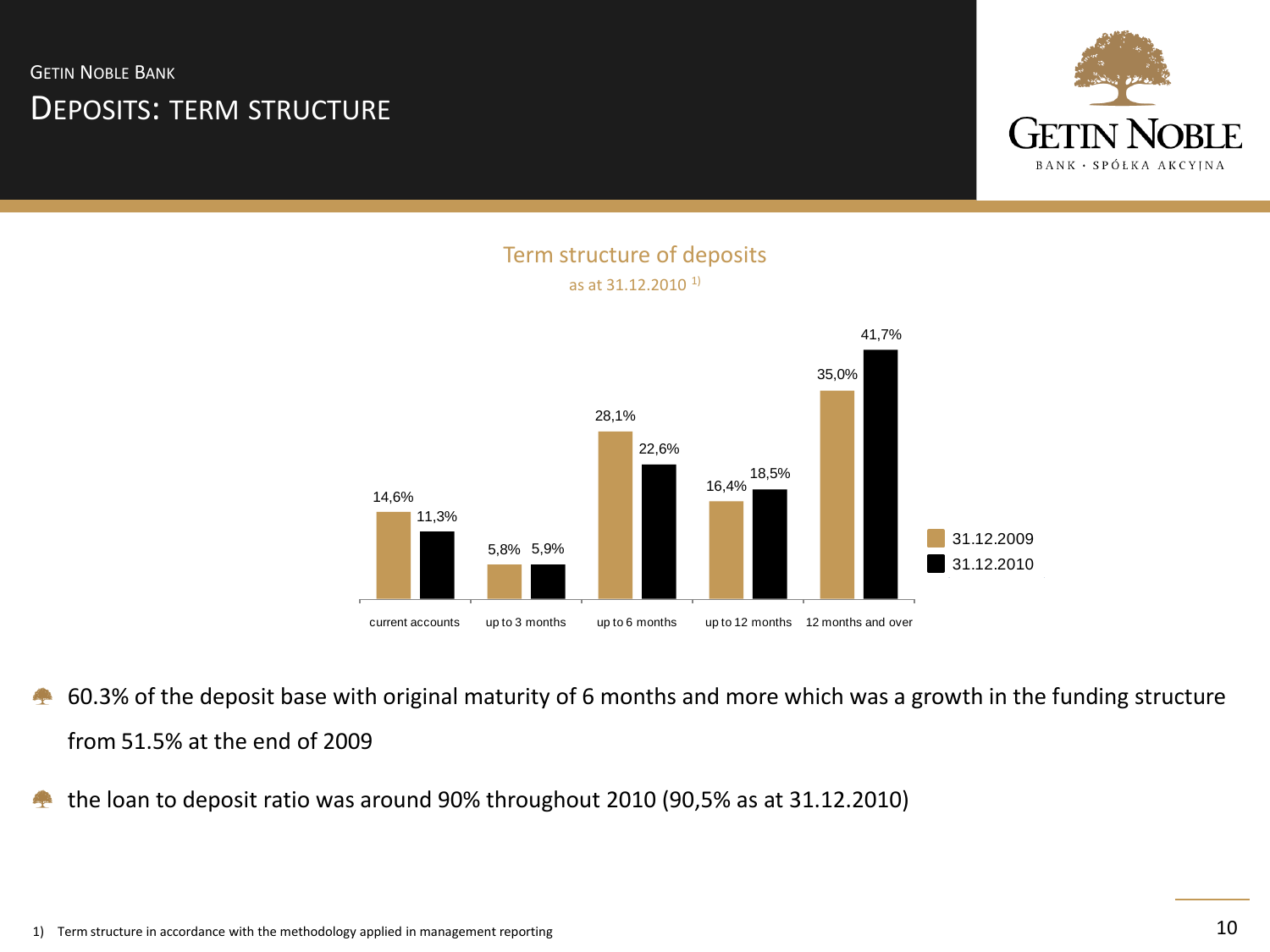# INVESTMENT PRODUCTS **GETIN NOBLE BANK**



Sale of investment products (PLN m) with partial fund deposits with the GNB Group



Term structure  $(\%)$ <sup>1)</sup>



#### Sale of other investment products (PLN m)



- Deposits from new sales of structured products are placed solely with Getin Noble Bank
- Changes to the Open Pension Funds (OPE) planned by the Government are a strong stimulus to the growth of the market of structured and regular savings products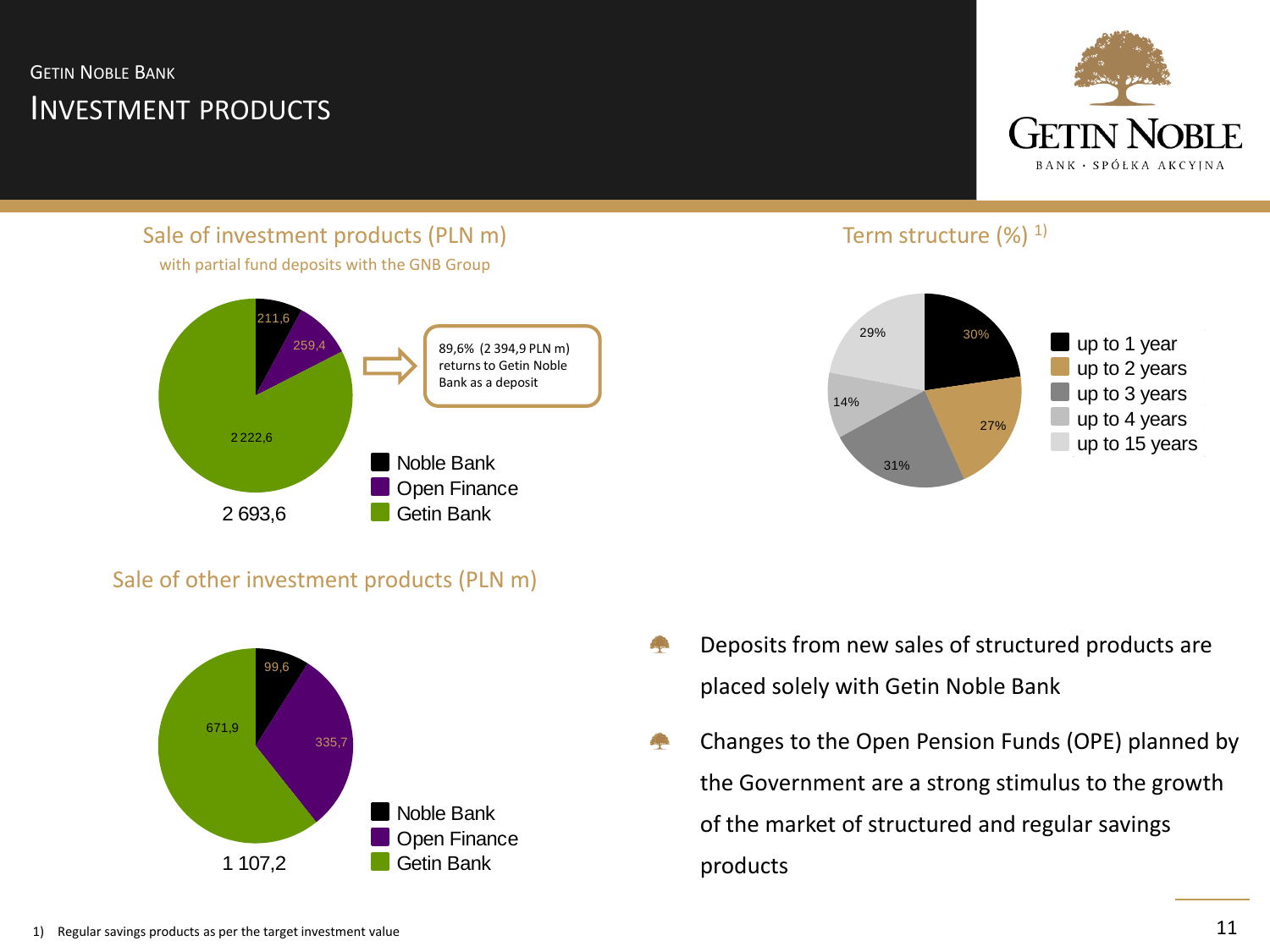# SALE OF FINANCIAL PRODUCTS **OPEN FINANCE**





#### Sale (PLN m) Fee income (PLN m) +13,2% +18,3% 13 309,0 310,5 11 760,0 ÷ 262,5 6 905,0 4 669,0 123,4 86,6 17,0 756,9 2 682,0 74,4 Investments 165,6 Annexes<sup>1)</sup> 5 647,0 4 409,0 97,1  $\begin{array}{|c|c|c|}\n \hline\n & 97,1 \\
\hline\n & 2009 & 2010 \\
\hline\n\end{array}$ 2009 2010

Growth of fee income for sale of investment products by 42.5% y/y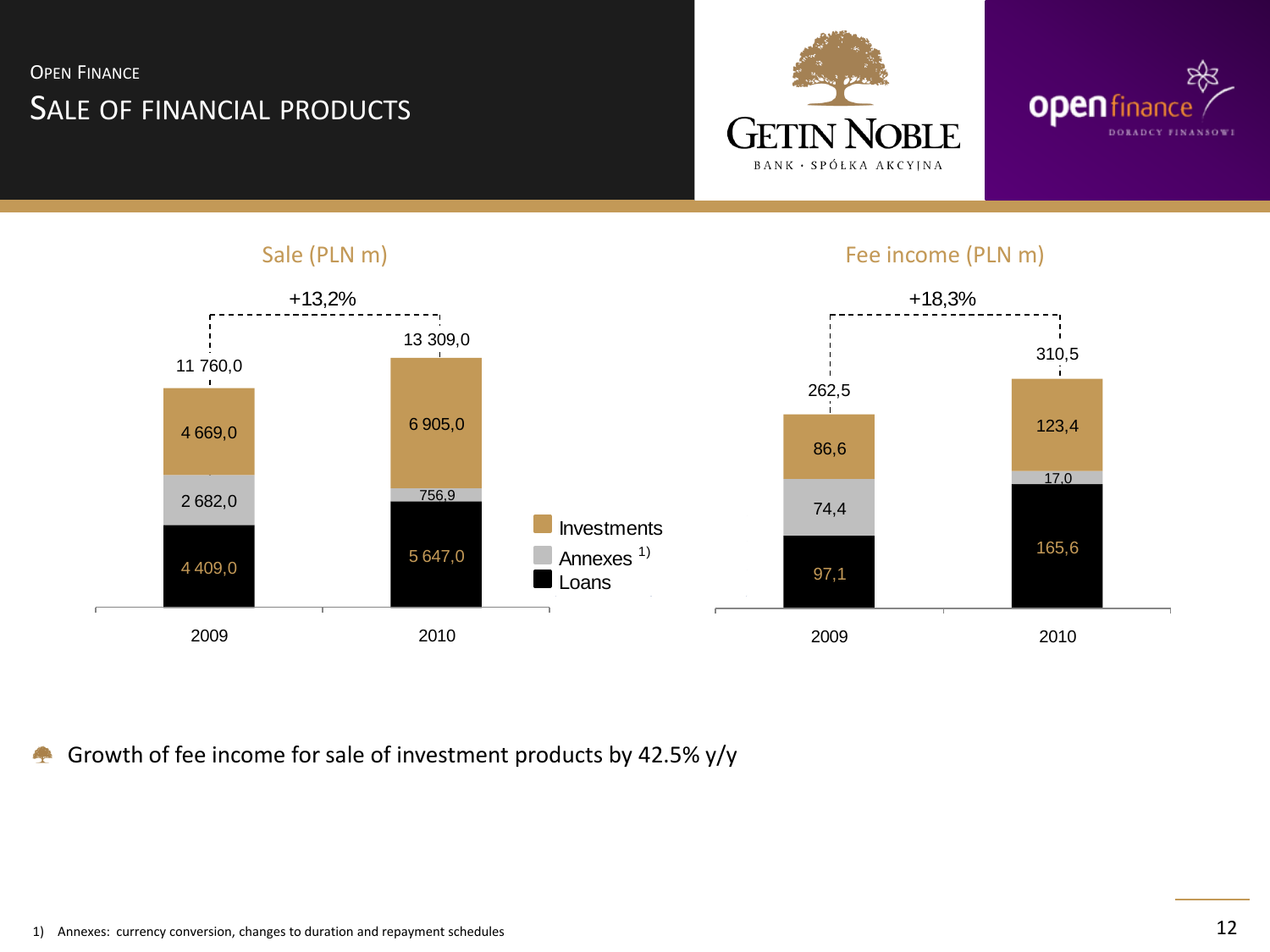# INITIAL PUBLIC OFFERING **OPEN FINANCE**



Doradcy  $24 \mid 2,7$ 



6 404,0

6 905,0

#### IPO's benefits Value of disbursed mortgage loans 1) Value of sold investment products<sup>1)</sup> 2 001,8 1 982,0 1 368.2  $1028.0$  $1769,3$  $648,2$  $1412,0$ 293.2 209,4 17,0 Open Finance Expander DK Notus Home Broker PDK Money Expert Doradcy24 AZ Finance + Goldenegg Gold Finance Credit House Polska Real Finance 80,1 50,1 37,8 30,4 19,5 7,9 4,9 2,8 Open Finance Expander Home Broker Wealth Solutions AZ Finance + Goldenegg Real Finance Gold Finance PDK Money Expert Open Finance's Point of View Shareholder's Point of view (Getin Noble Bank) increase of CAR > 10% decrease of consolidation adjustments capital for new acquisition increased credibility (GPW, KNF)

#### Source: Związek Firm Doradztwa Finansowego, 2010-02-16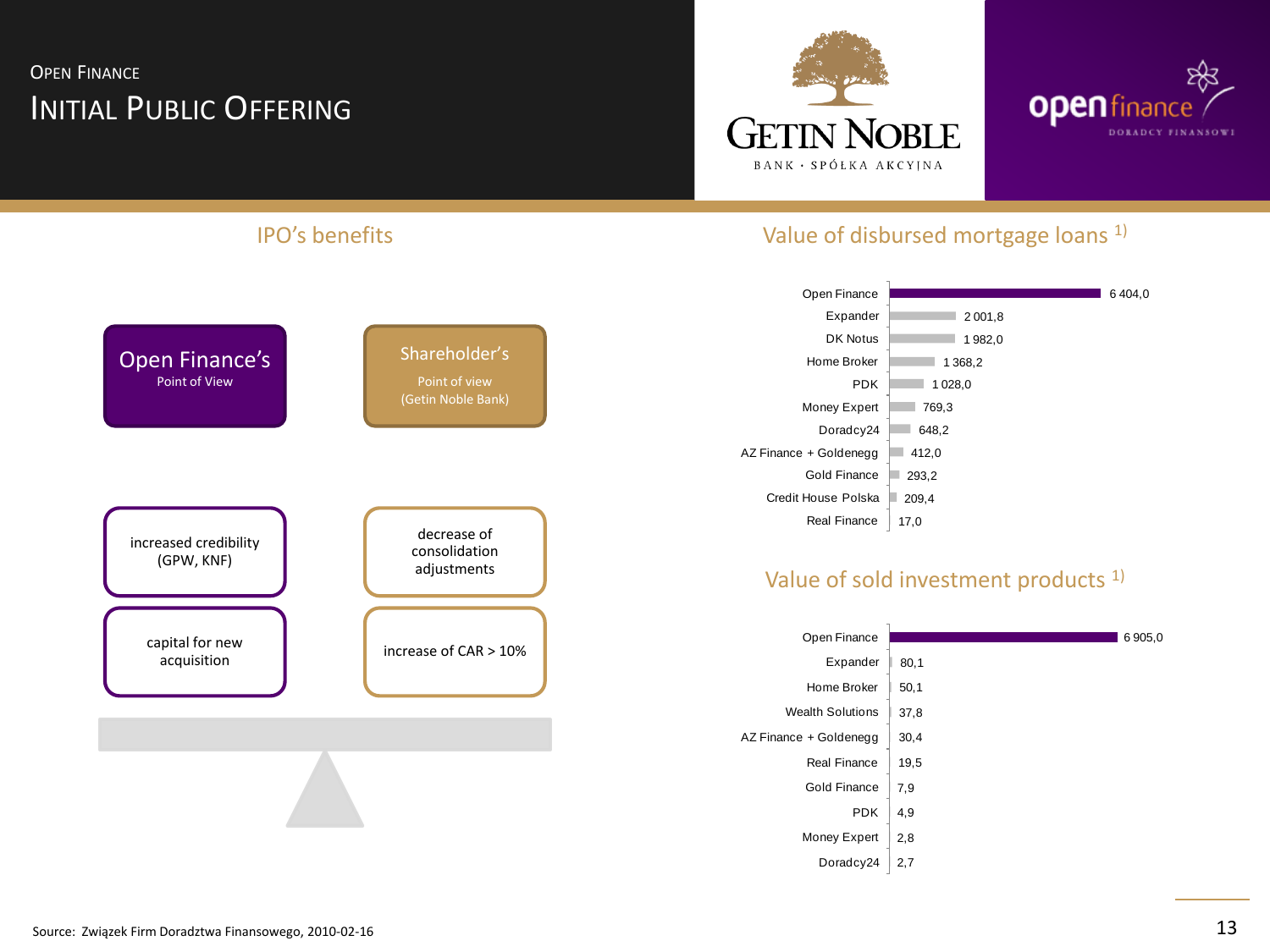# BUSINESS OPERATIONS NOBLE FUNDS





#### Market position of investment funds

in investment group by annual rate of return

| position       | fund name            | annual rate of return<br>as at 31.12.2010 |
|----------------|----------------------|-------------------------------------------|
| 1              | <b>Global Return</b> | $+21,51%$                                 |
| 1              | Stable growth Plus   | $+20,52%$                                 |
| $\overline{2}$ | Akcji MiŚ Spółek     | $+24,48%$                                 |
| $\mathcal{P}$  | Mieszany             | $+14,64%$                                 |

Source: Navigator, Analizy Online S.A.

### Assets structure of investment funds (%)



- **From the beginning of the year, assets under management of** investment funds grew by 49.3% (the market  $^{2}$ ) grew by 24.1%)
	- the result was an effect of good results of sub-funds and effective sales
- Assets under management grew by 29.6%

1) The category covers the following funds: Treasury, Africa, SME shares, Timing, Stable growth Plus

2) According to data from the Chamber of Fund and Asset Managers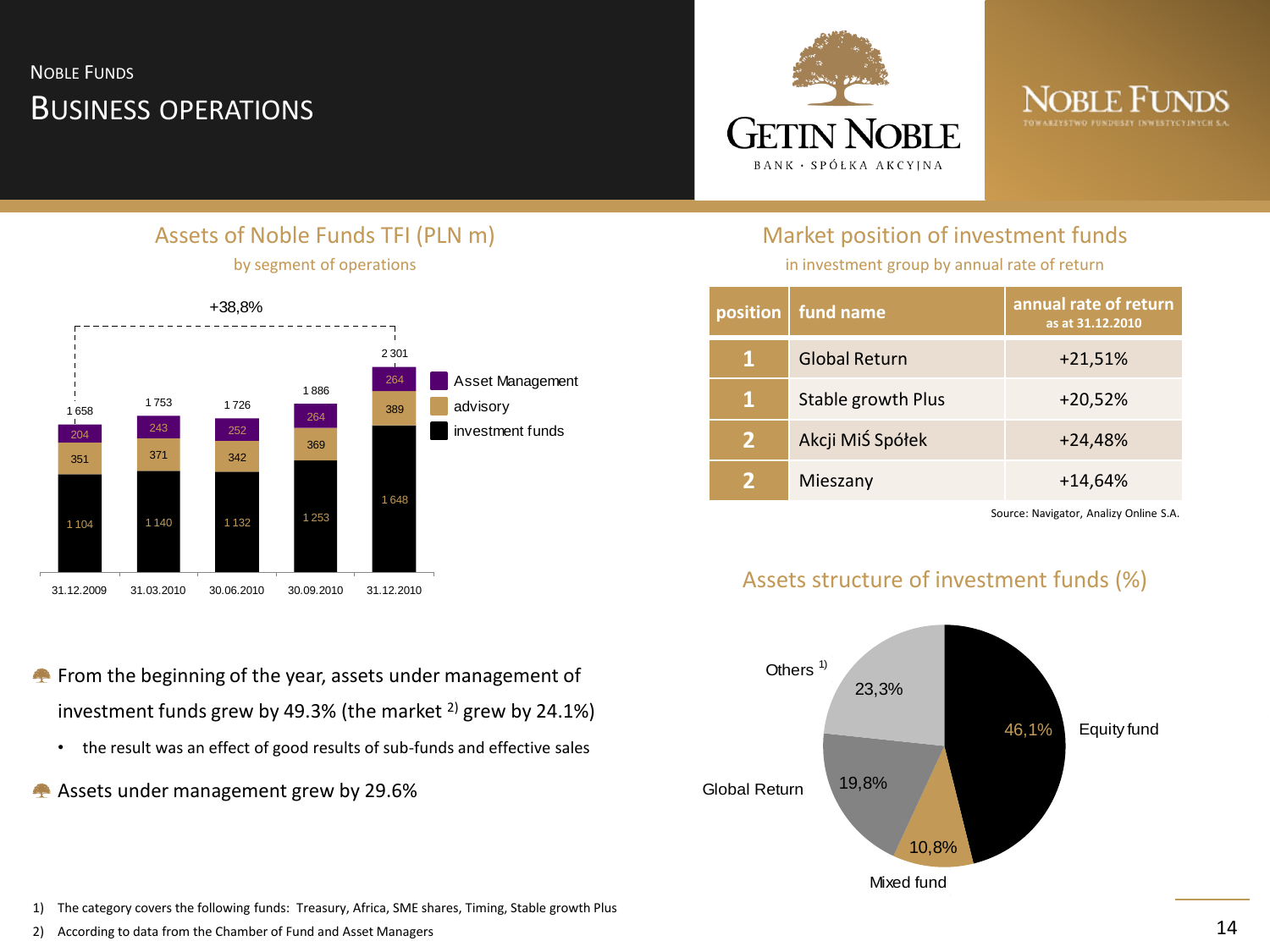# BUSINESS OPERATIONS NOBLE SECURITIES





#### Distribution network



#### Primary and secondary market activity

|                  | 8                       | 8                                     |             |              |                       |                       |
|------------------|-------------------------|---------------------------------------|-------------|--------------|-----------------------|-----------------------|
|                  |                         |                                       |             |              |                       |                       |
|                  |                         |                                       |             |              |                       | 8,8                   |
|                  | Q1'2010                 | Q2'2010                               | Q3'2010     |              | Q4'2010               | 2009                  |
|                  |                         | Primary and secondary market activity |             |              |                       |                       |
|                  | Sale (PLN m)<br>shares  |                                       | 2010<br>4,1 | 2009<br>23,0 | 2010/2009<br>$-82,2%$ | Dynamic developmer    |
|                  | corporate bonds         |                                       | 489,1       | 0,0          | 100,0%                | Last year almost PLN  |
|                  | structured certificates |                                       | 448,6       | 0,0          | 100,0%                | for 19 entities       |
|                  | structured bonds        |                                       | 263,3       | 0,0          | 100,0%                | There were 11 subsc   |
|                  |                         |                                       |             |              |                       | totalling PLN 711.9 m |
|                  | Volume of share trading |                                       | 2010        | 2009         | 2010/2009             | Fee income of PLN 92  |
| PLN <sub>m</sub> |                         | cash market                           | 1,5         | 1,1          | $+36,4%$              |                       |
|                  | pcs.                    | term contracts                        | 515,9       | 101,1        | x5.1                  | Stock broking service |
|                  |                         | options                               | 3,6         | 2,3          | +56,5%                | in the energy market  |
|                  |                         |                                       |             |              |                       |                       |

#### Revenues from stock broking operations (PLN m)



- Dynamic development of distribution network
- Last year almost PLN 500 million was raised for 19 entities
- There were 11 subscriptions of structured products totalling PLN 711.9 million
- Fee income of PLN 92.1 million
- Stock broking services were offered for the first time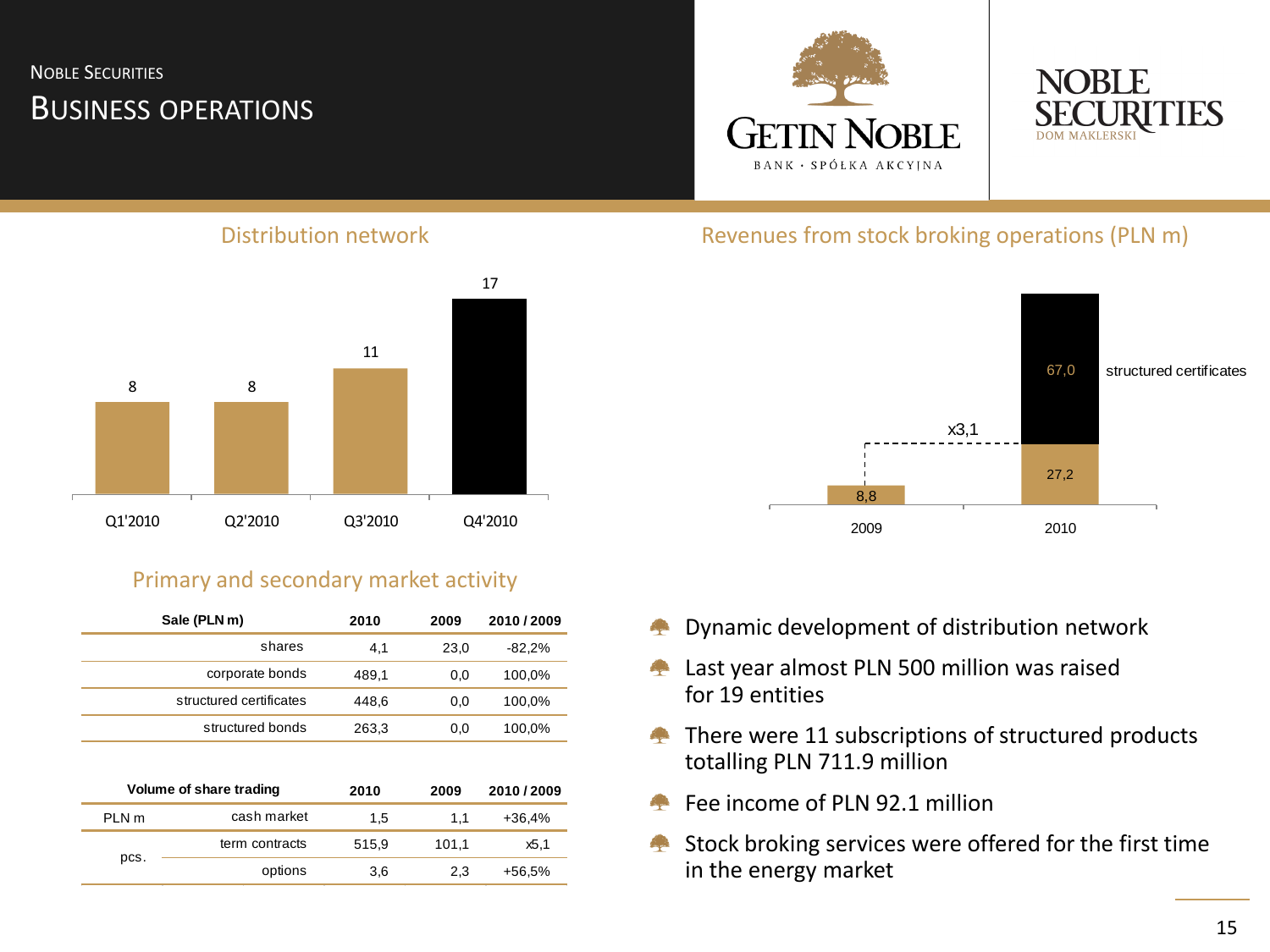# CONTRIBUTION OF COMPANIES TO GROUP PROFIT FOR 2010



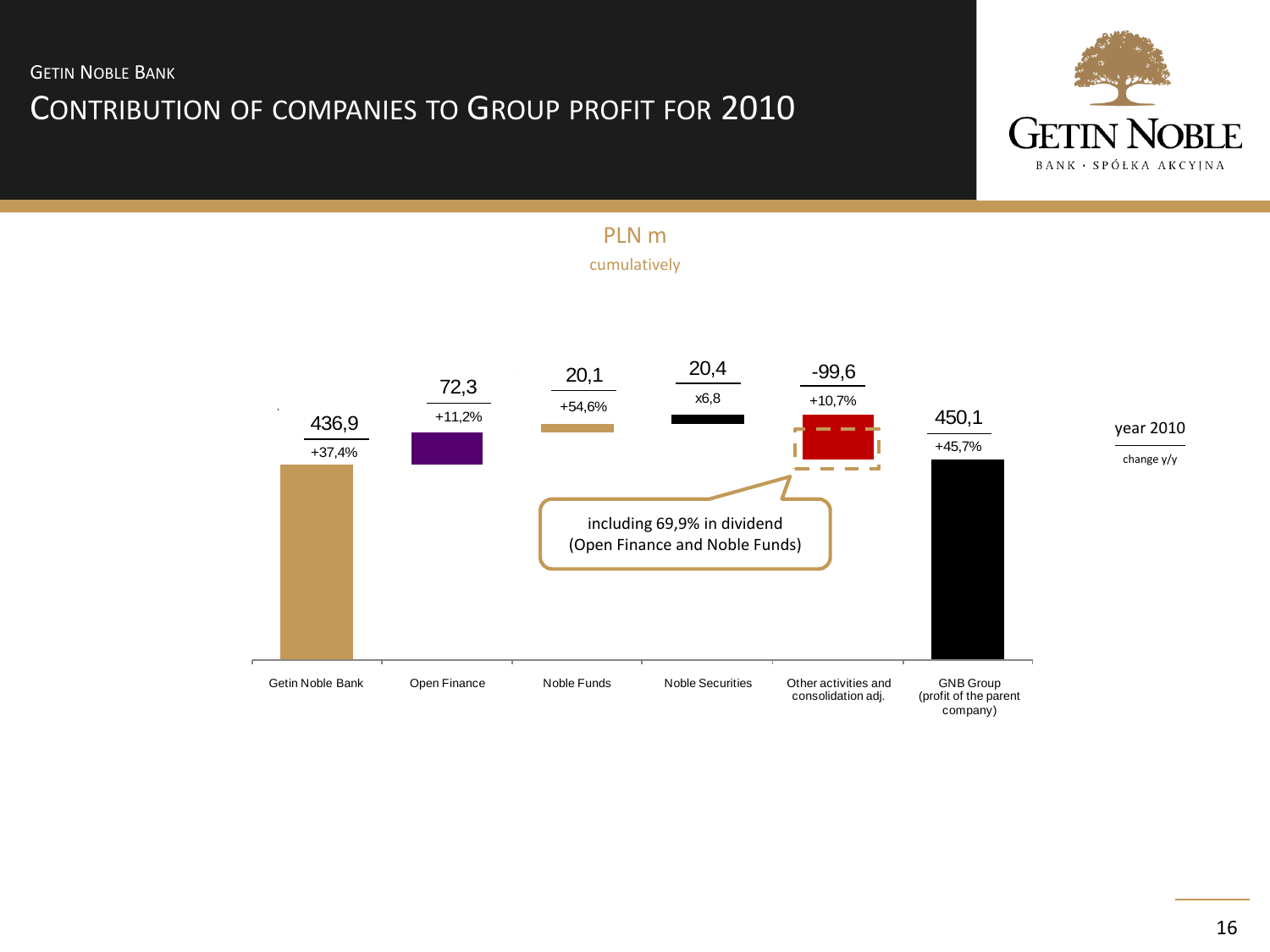# BALANCE SHEET STRUCTURE **GETIN NOBLE BANK**



## Balance sheet structure of the Bank (PLN m)



- Balance sheet total of Getin Noble Bank grew in 2010 by over PLN 9.6 billion (+29.3% Ytd); the growth was due 43 primarily to increased liabilities to Clients by 31.2% and loan exposure by 30.9% from the beginning of the year
-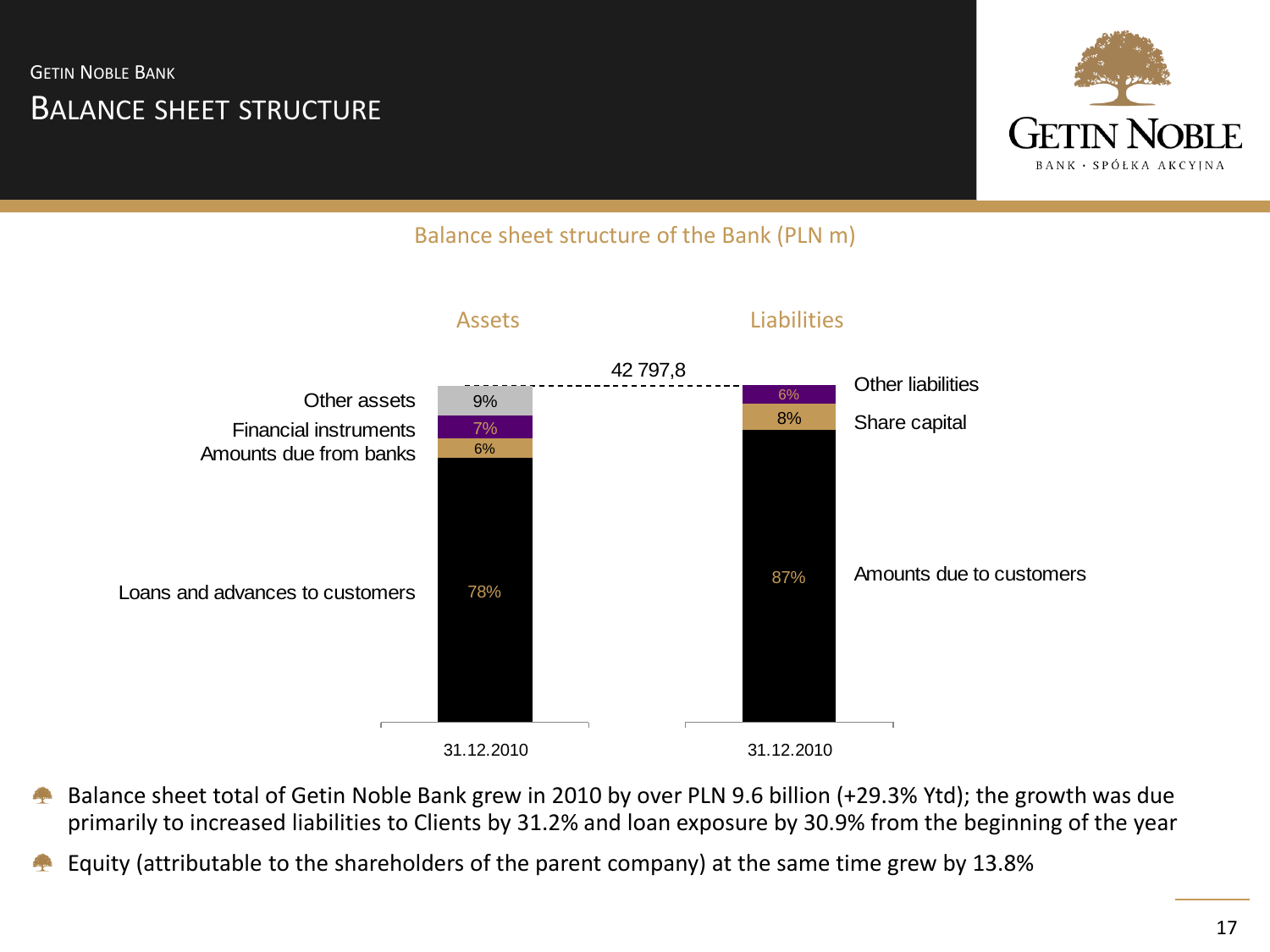# CREDIT RISK **GETIN NOBLE BANK**



#### Irregular loan ratio and provisioning level (%)

| <b>NPL (%)</b>           | 31.12.2010 | 31.12.2009 | change    |  |
|--------------------------|------------|------------|-----------|--|
| corporation credits      | 10,3%      | 12.4%      | $-2$ p.p. |  |
| car credits              | 16,6%      | 10.2%      | $+6$ p.p. |  |
| mortgages                | 4,7%       | 2,3%       | $+2 p.p.$ |  |
| consumer credits         | 42,9%      | 34,1%      | $+9$ p.p. |  |
| Total                    | 10,2%      | 7,7%       | $+2 p.p.$ |  |
|                          | 0          | 0          | 0         |  |
| Provision coverage ratio | 70,2%      | 76,2%      | -6 p.p.   |  |
|                          |            |            |           |  |

continuation of efforts aimed at improving risk costs: a a

- efficient pre-collection and collection actions
- a larger share of internal distribution network in new sales
- ongoing adjustment of product offer to reduce risk costs
- decline in growth impairment in Q4 compared to Q3
- ratio of delayed first instalments at the lowest level since 2008 42







interest on 30 DPD in repayment of the first instalment (%)

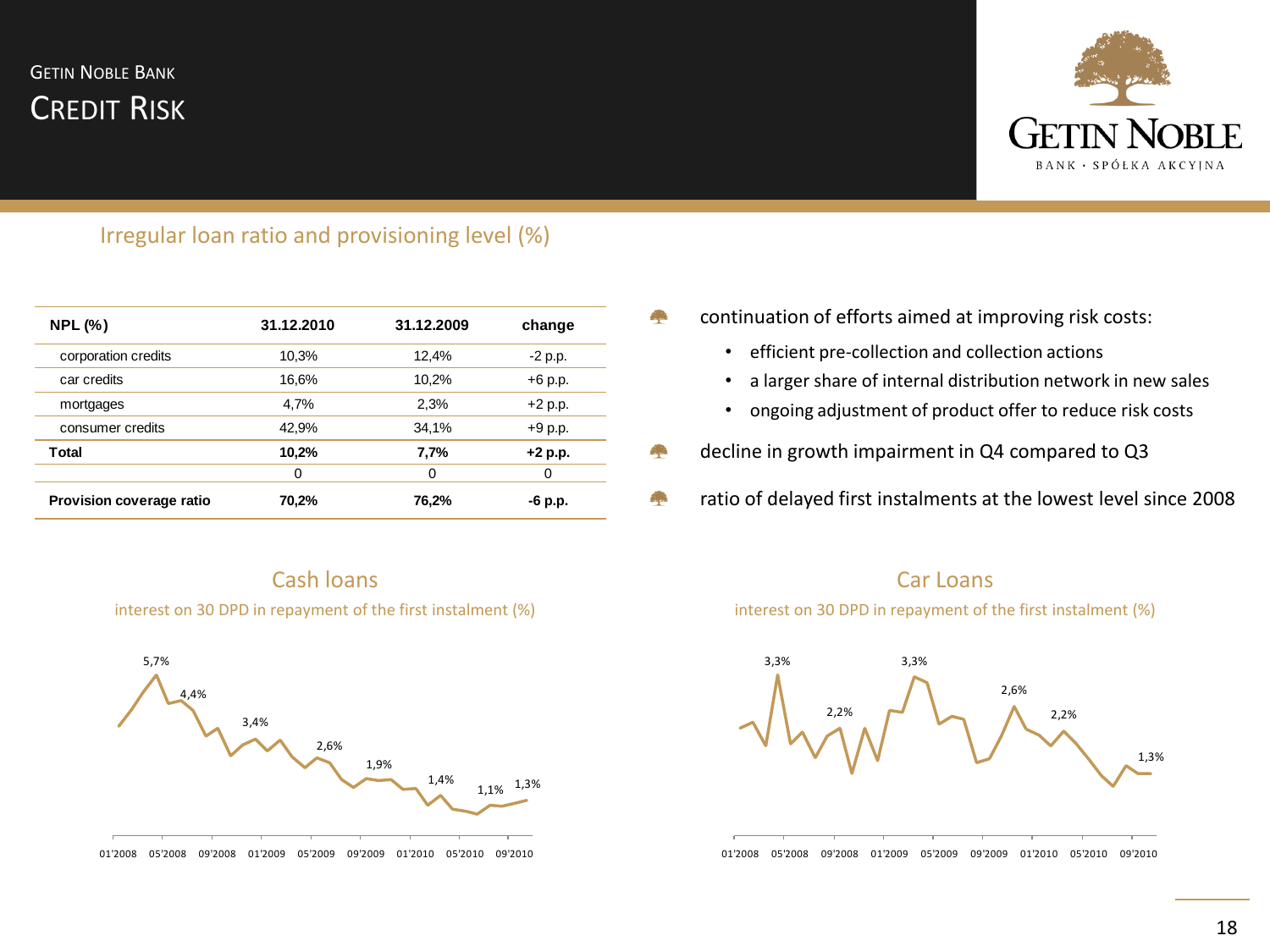# DISTRIBUTION NETWORK **GETIN NOBLE BANK**



## Advancement to the first 5 banks in the market



|    | Bank name               | number of<br>branches <sup>1)</sup> | as at      |
|----|-------------------------|-------------------------------------|------------|
| 1  | PKO BP                  | 1 222                               | 2010-08-31 |
| 2  | Pekao                   | 1 031                               | 2010-10-12 |
| 3  | <b>BZWBK</b>            | 615                                 | 2011-02-07 |
| 4  | Euro Bank               | 523                                 | 2010-11-17 |
| 5  | <b>Getin Noble Bank</b> | 518                                 | 2010-12-31 |
| 6  | BPH                     | 497                                 | 2010-10-29 |
| 7  | Millenium               | 460                                 | 2010-10-12 |
| 8  | <b>ING</b>              | 440                                 | 2011-01-03 |
| 9  | Lukas                   | 440                                 | 2010-10-28 |
| 10 | <b>Kredyt Bank</b>      | 383                                 | 2010-08-31 |
|    | .                       | $\cdots$                            | .          |

| Getin Bank                 | 507 |
|----------------------------|-----|
| Noble Bank                 | 11  |
| Open Finance + Open Direct | 93  |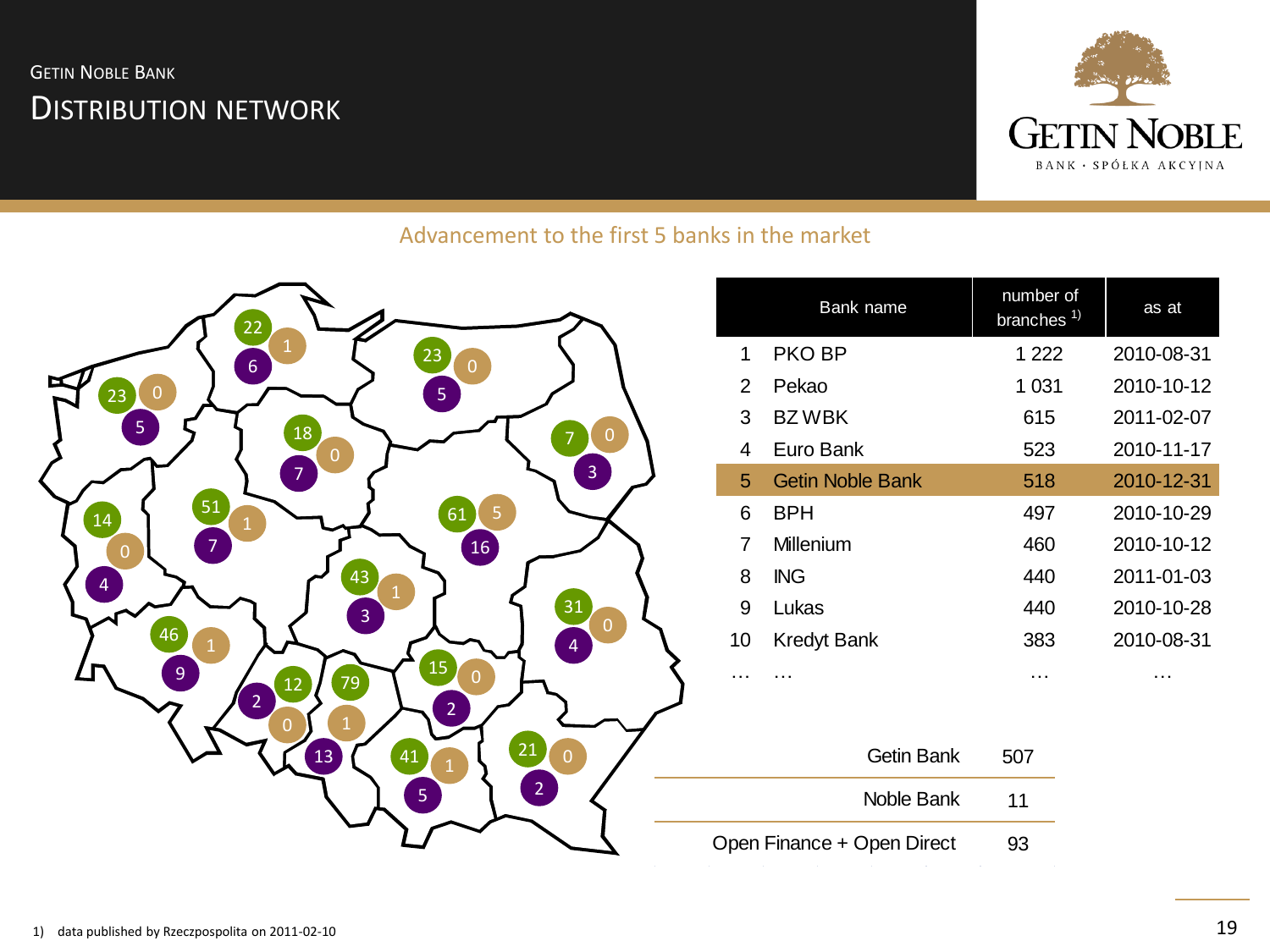# KEY FINANCIAL DATA **GETIN NOBLE BANK**



|                                                                  | PLN <sub>m</sub> | 31.12.2010  | 31.12.2009 | 31.12.2010/<br>31.12.2009 |
|------------------------------------------------------------------|------------------|-------------|------------|---------------------------|
| Equity<br>(attributable to equity holders of the parent company) |                  | 3 2 9 3 , 7 | 2889,5     | $+13,8%$                  |
| Balance sheet total                                              |                  | 42 797,8    | 33 126,6   | $+29,3%$                  |
| Loans balance                                                    |                  | 33 454,0    | 25 583,8   | +30,9%                    |
| Deposits balance                                                 |                  | 37 0 25,7   | 28 236,5   | $+31,2%$                  |

|                                                                      | PLN <sub>m</sub> | 2010       | 2009     | 2010 / 2009  |
|----------------------------------------------------------------------|------------------|------------|----------|--------------|
| Income                                                               |                  | 2 2 5 7, 7 | 1732,3   | $+30,3%$     |
| Overhead costs                                                       |                  | $-732,7$   | $-626,0$ | $+17,0%$     |
| Net profit<br>(attributable to equity holders of the parent company) |                  | 450,1      | 308,9    | +45,7%       |
| $C/I$ - consolidated $(\%)$                                          |                  | 32,5%      | 36,1%    | $-3,6$ p.p.  |
| $C/I$ - separate $(\%)$                                              |                  | 27,7%      | 31,6%    | $-3,9$ p.p.  |
| <b>ROE</b>                                                           |                  | 15,8%      | 13,0%    | $+2,8$ p.p.  |
| <b>NIM</b>                                                           |                  | 2,8%       | 2,6%     | $+0,2 p.p.$  |
| <b>CAR</b>                                                           |                  | 9,87%      | 11,12%   | $-1,25$ p.p. |